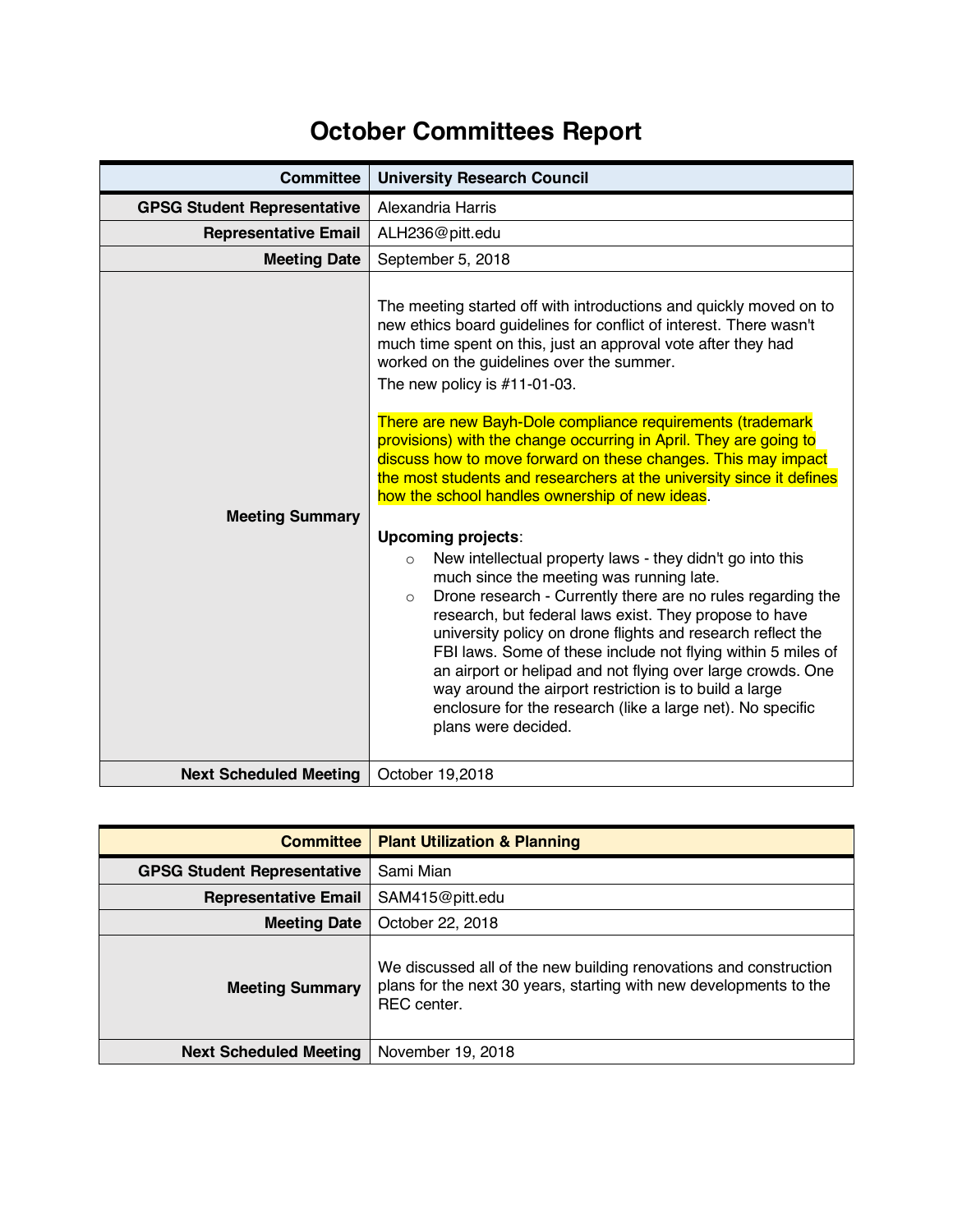| <b>Committee</b>                                        | <b>University Council on Graduate Studies</b>                                                                                                                                                                                                                                                                                                                                                                                                                                                                                                                                                                                                                                                                                                                                                                                                                                                                                                                                                                                                                                                                                                                                                                                                                                                                                                                                                                                                                                                                                                                                                                                                                                                                                                                                                                                                                              |
|---------------------------------------------------------|----------------------------------------------------------------------------------------------------------------------------------------------------------------------------------------------------------------------------------------------------------------------------------------------------------------------------------------------------------------------------------------------------------------------------------------------------------------------------------------------------------------------------------------------------------------------------------------------------------------------------------------------------------------------------------------------------------------------------------------------------------------------------------------------------------------------------------------------------------------------------------------------------------------------------------------------------------------------------------------------------------------------------------------------------------------------------------------------------------------------------------------------------------------------------------------------------------------------------------------------------------------------------------------------------------------------------------------------------------------------------------------------------------------------------------------------------------------------------------------------------------------------------------------------------------------------------------------------------------------------------------------------------------------------------------------------------------------------------------------------------------------------------------------------------------------------------------------------------------------------------|
| <b>GPSG Student Representative</b>                      | <b>Kaitlin Powers</b>                                                                                                                                                                                                                                                                                                                                                                                                                                                                                                                                                                                                                                                                                                                                                                                                                                                                                                                                                                                                                                                                                                                                                                                                                                                                                                                                                                                                                                                                                                                                                                                                                                                                                                                                                                                                                                                      |
| <b>Representative Email</b>                             | KEP60@pitt.edu                                                                                                                                                                                                                                                                                                                                                                                                                                                                                                                                                                                                                                                                                                                                                                                                                                                                                                                                                                                                                                                                                                                                                                                                                                                                                                                                                                                                                                                                                                                                                                                                                                                                                                                                                                                                                                                             |
| <b>Meeting Date</b>                                     | October 23, 2018                                                                                                                                                                                                                                                                                                                                                                                                                                                                                                                                                                                                                                                                                                                                                                                                                                                                                                                                                                                                                                                                                                                                                                                                                                                                                                                                                                                                                                                                                                                                                                                                                                                                                                                                                                                                                                                           |
| <b>Meeting Summary</b><br><b>Next Scheduled Meeting</b> | Two subcommittees were created: Diversity and Inclusion,<br>and Regulations Governing Master's Programs. Committee<br>members signed up to be on either committee.<br>Discussion about the use of GRE scores in Pitt applications.<br>Ellen Ansell discussed survey results from the University<br>Senate and found that GREs are required for many programs,<br>but the importance of the scores are low and that eliminating<br>them would not be problematic. She recommends a university-<br>wide ad hoc committee to further examine this. John Horn from<br>the School of Medicine also presented and said that most of<br>the Med School's competitors do not require GRE scores so<br>they did not this year.<br>• A proposal for a Law School Online Post-Bac Certification in<br>Human Resources Law was voted on and approved.<br>• We heard about the School of Engineering's accelerated<br>BS/MS program as an example of upcoming proposals we will<br>hear later.<br>There was a discussion regarding Graduate Certificates and<br>there was an approval of text that allows for "double dipping" (if<br>somebody is taking credits for a graduate program, those<br>credits can also could towards their certificate) and that at least<br>10 credits need to be from Pitt.<br>Pitt Commons, a personalized education online platform, is<br>launching this fall. Students can sign up at commons.pitt.edu<br>Announcements: AAU data on graduate stipends is available<br>(Pitt falls in the middle); Graduate Commencement will be on<br>the Thursday before undergrad's and next year they will<br>explore changing to the Monday after; November 1 is a Mental<br>Health Panel for Graduate Students; the initial phase of<br>Unionization occurred a few weeks ago; there have been<br>changes to the Tuition Incentive Program<br>November 20, 2018 |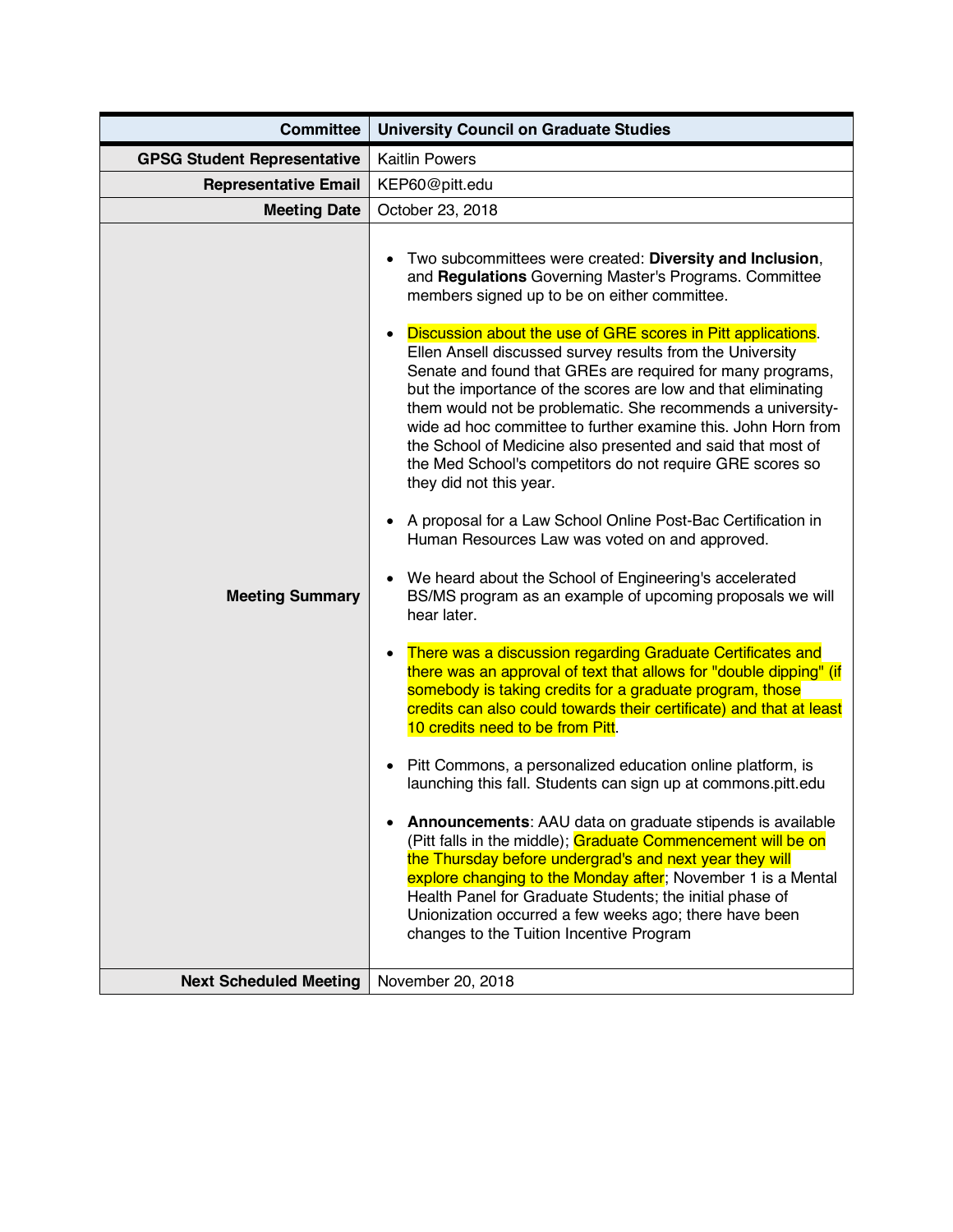| <b>Committee</b>                   | <b>Library</b>                                                                                                                                                                                                                                                                                                                                                                                                                                                                                                                                                                                                                                                                                                                                                                                                                                                                                                                                                                                                                                                                                                                                                                                                                                                                                                                                                   |
|------------------------------------|------------------------------------------------------------------------------------------------------------------------------------------------------------------------------------------------------------------------------------------------------------------------------------------------------------------------------------------------------------------------------------------------------------------------------------------------------------------------------------------------------------------------------------------------------------------------------------------------------------------------------------------------------------------------------------------------------------------------------------------------------------------------------------------------------------------------------------------------------------------------------------------------------------------------------------------------------------------------------------------------------------------------------------------------------------------------------------------------------------------------------------------------------------------------------------------------------------------------------------------------------------------------------------------------------------------------------------------------------------------|
| <b>GPSG Student Representative</b> | Michelle Ozaeta                                                                                                                                                                                                                                                                                                                                                                                                                                                                                                                                                                                                                                                                                                                                                                                                                                                                                                                                                                                                                                                                                                                                                                                                                                                                                                                                                  |
| <b>Representative Email</b>        | MGO11@pitt.edu                                                                                                                                                                                                                                                                                                                                                                                                                                                                                                                                                                                                                                                                                                                                                                                                                                                                                                                                                                                                                                                                                                                                                                                                                                                                                                                                                   |
| <b>Meeting Date</b>                | October 4, 2018                                                                                                                                                                                                                                                                                                                                                                                                                                                                                                                                                                                                                                                                                                                                                                                                                                                                                                                                                                                                                                                                                                                                                                                                                                                                                                                                                  |
| <b>Meeting Summary</b>             | The meeting really just gave a broad overview of the three<br>$\bullet$<br>main libraries - what they are currently dealing with as well as<br>interesting things on the horizon.<br>The medical library as well as the building that hosts the<br>$\bullet$<br>medical school is currently having some work done on it and<br>completely new additions to the building are expected within<br>the next few years.<br>They also discussed how their librarians are some of the best<br>$\bullet$<br>in the country.<br>The main library is also having some work done to it. The 4th<br>$\bullet$<br>floor is now complete and work on the 3rd floor will begin soon.<br>They have also expressed interest in expanding a program<br>geared towards undergraduate research by potentially having<br>graduate students serve as mentors.<br>They also wanted to show us an annex where the library stores<br>$\bullet$<br>its extra books, but we decided to schedule it for one of the<br>next meetings.<br>Finally, we heard from the law library. Apparently, enrollment<br>$\bullet$<br>for law schools has diminished across the country and Pitt is no<br>exception to this. The law library frequently finds itself<br>understaffed.<br>Space in the library is often cannibalized to make room for<br>$\bullet$<br>more offices for professors and staff. |
| <b>Next Scheduled Meeting</b>      | Sometime in November                                                                                                                                                                                                                                                                                                                                                                                                                                                                                                                                                                                                                                                                                                                                                                                                                                                                                                                                                                                                                                                                                                                                                                                                                                                                                                                                             |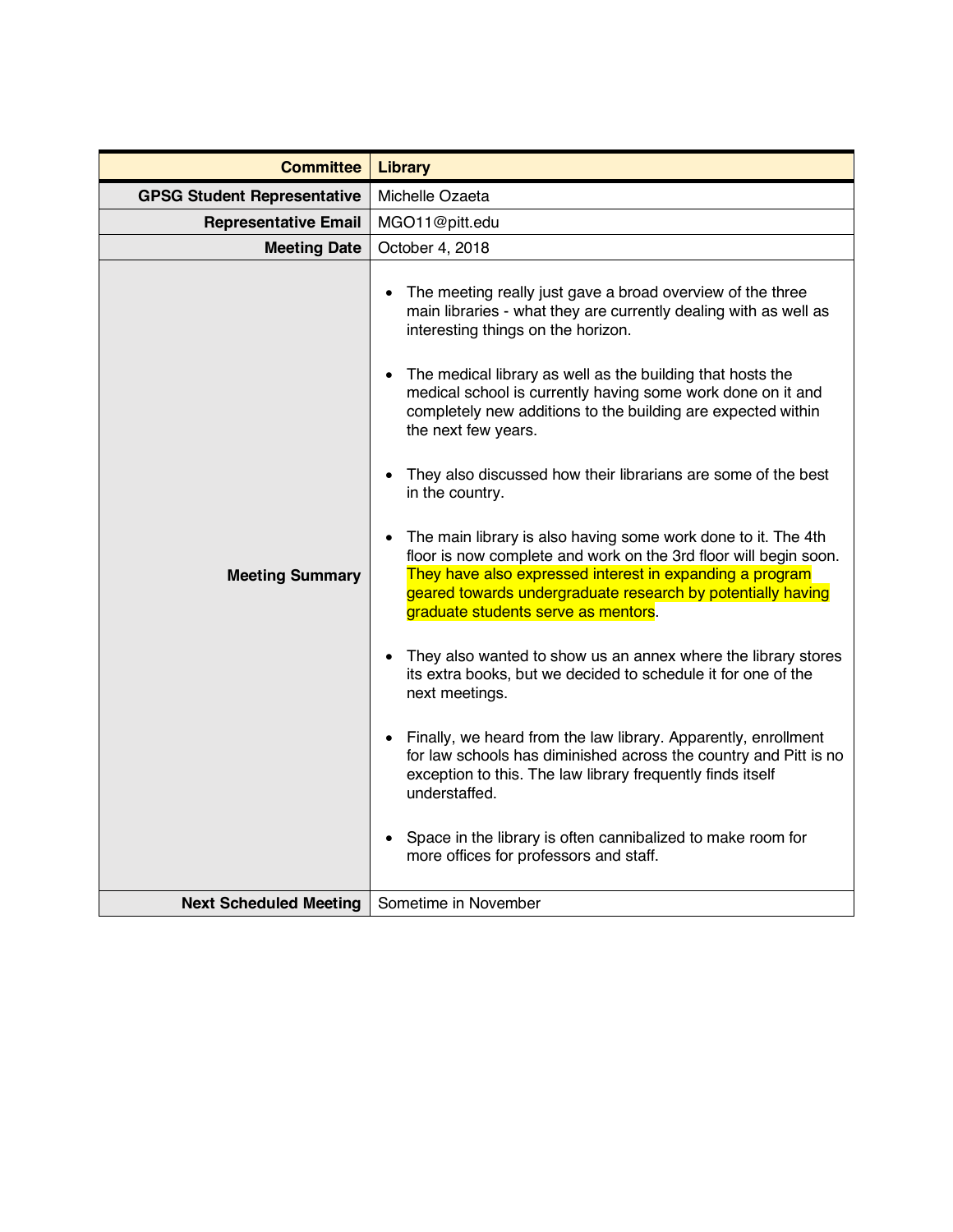| <b>Committee</b>                   | <b>Sexual Assault Task Force</b>                                                                                                                                                                                                                                                                                                                                                                                                                                                                                                                                                                                                                                                                                                                                                                                                                                                                                                                                                                                                                                                                                                                                                                                                                             |
|------------------------------------|--------------------------------------------------------------------------------------------------------------------------------------------------------------------------------------------------------------------------------------------------------------------------------------------------------------------------------------------------------------------------------------------------------------------------------------------------------------------------------------------------------------------------------------------------------------------------------------------------------------------------------------------------------------------------------------------------------------------------------------------------------------------------------------------------------------------------------------------------------------------------------------------------------------------------------------------------------------------------------------------------------------------------------------------------------------------------------------------------------------------------------------------------------------------------------------------------------------------------------------------------------------|
| <b>GPSG Student Representative</b> | Courtney Laughlin                                                                                                                                                                                                                                                                                                                                                                                                                                                                                                                                                                                                                                                                                                                                                                                                                                                                                                                                                                                                                                                                                                                                                                                                                                            |
| <b>Representative Email</b>        | COL36@pitt.edu                                                                                                                                                                                                                                                                                                                                                                                                                                                                                                                                                                                                                                                                                                                                                                                                                                                                                                                                                                                                                                                                                                                                                                                                                                               |
| <b>Meeting Date</b>                | October 15, 2018                                                                                                                                                                                                                                                                                                                                                                                                                                                                                                                                                                                                                                                                                                                                                                                                                                                                                                                                                                                                                                                                                                                                                                                                                                             |
| <b>Meeting Summary</b>             | Meeting began having all members introduce themselves and<br>involvement with the task force. Kate then disclosed the AAU<br>Campus Climate Survey which focus on graduate/ undergraduate<br>understanding of resources and safety in regards to sexual<br>assault, anticipated launch date will be 2/11. They are requesting<br>assistance of GSPG and other graduate organizations to help<br>market this survey. Ideal date to begin marketing the survey is in<br>November, the committee will be able to provide all written<br>prompts for posts or newsletters.<br><b>Upcoming:</b> the <b>Frick Fine Arts is having an art gallery opening</b><br>called " This is not ideal". The gallery will focus on the gender<br>stenotypes and beauty-standers throughout history, any marketing<br>would be appreciated. The opening is 10/23 and organizers are<br>open to co-hosting an event that day with another student<br>organization.<br>In April IFC is looking to hold a " healthy Masculinity" event and<br>are looking for ideas of speakers outside the "norm" of society.<br>Kate also touched on the campus receiving feedback on the<br>current policy of mandated reporter to report beyond acts of sexual<br>assault but also oppression. |
| <b>Next Scheduled Meeting</b>      | November 5, 2018                                                                                                                                                                                                                                                                                                                                                                                                                                                                                                                                                                                                                                                                                                                                                                                                                                                                                                                                                                                                                                                                                                                                                                                                                                             |

| <b>Committee</b>                   | <b>Equity, Inclusion, Anti-Discrimination, &amp; Advocacy</b>                                                                                                                                                                                                                                                                                                                                                                                                                                                                                  |
|------------------------------------|------------------------------------------------------------------------------------------------------------------------------------------------------------------------------------------------------------------------------------------------------------------------------------------------------------------------------------------------------------------------------------------------------------------------------------------------------------------------------------------------------------------------------------------------|
| <b>GPSG Student Representative</b> | <b>Emily Transue</b>                                                                                                                                                                                                                                                                                                                                                                                                                                                                                                                           |
| <b>Representative Email</b>        | EMTmt59@pitt.edu                                                                                                                                                                                                                                                                                                                                                                                                                                                                                                                               |
| <b>Meeting Date</b>                | October 18, 2018                                                                                                                                                                                                                                                                                                                                                                                                                                                                                                                               |
| <b>Meeting Summary</b>             | Spent the majority of the meeting discussing a report generated by<br>a subgroup of the committee regarding GRE scores for graduate<br>admissions. Conducted a survey on the use at various departments<br>at the university and moved to make a recommendation to generate<br>an ad-hoc committee to make more specific Holistic Review<br>recommendations for policy university-wide.<br>Some final edits will be made to the document before submission to<br>Nathan Urban for a UCGS (University Council for Graduate<br>Studies) Meeting. |
| <b>Next Scheduled Meeting</b>      | November 15, 2018                                                                                                                                                                                                                                                                                                                                                                                                                                                                                                                              |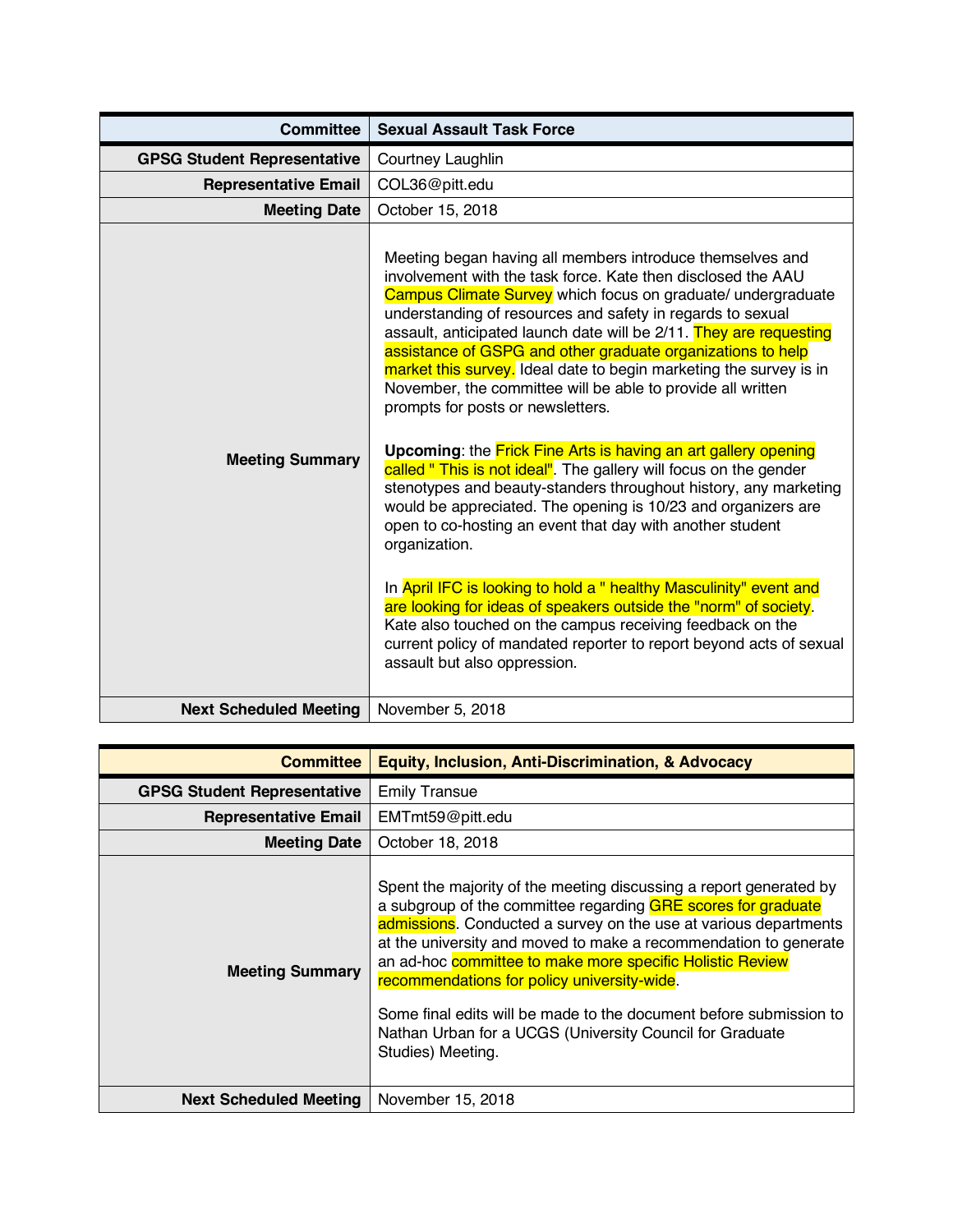| <b>Committee</b>                   | <b>Computer Usage</b>                                                                                                                                                                                                                                                                                                                                                                                                                                                                                                                                                                                                                                                          |
|------------------------------------|--------------------------------------------------------------------------------------------------------------------------------------------------------------------------------------------------------------------------------------------------------------------------------------------------------------------------------------------------------------------------------------------------------------------------------------------------------------------------------------------------------------------------------------------------------------------------------------------------------------------------------------------------------------------------------|
| <b>GPSG Student Representative</b> | Marua McCall                                                                                                                                                                                                                                                                                                                                                                                                                                                                                                                                                                                                                                                                   |
| <b>Representative Email</b>        | mccallm@pitt.edu                                                                                                                                                                                                                                                                                                                                                                                                                                                                                                                                                                                                                                                               |
| <b>Meeting Date</b>                | October 19, 2018                                                                                                                                                                                                                                                                                                                                                                                                                                                                                                                                                                                                                                                               |
| <b>Meeting Summary</b>             | Discussed wireless traffic in residence halls (there is a CSSD<br>group who monitors problems).<br>Spam filtering quarantining retention will increase to 30 days as<br>of October 28.<br>LastPass password keeper will soon be ready for testing.<br>$\bullet$<br>Student Technology focus group begins to meet monthly in<br>November.<br>Dr. Roskies discussed the Center for Research Computing.<br>The tagline is: if it's too big to run on your laptop, consider<br>using the CRC. It is free, and you need a faculty to sponsor<br>you.<br>Dr. Babichenko discussed mobile app deployment and game<br>hosting and publishing at Pitt. More to come in future meetings. |
| <b>Next Scheduled Meeting</b>      | November 16, 2018                                                                                                                                                                                                                                                                                                                                                                                                                                                                                                                                                                                                                                                              |

| <b>Committee</b>                   | <b>Alcohol, Tobacco, and Other Drugs Task Force</b>                                                                                                                                                                                                                                                                                                                                                                                                                  |
|------------------------------------|----------------------------------------------------------------------------------------------------------------------------------------------------------------------------------------------------------------------------------------------------------------------------------------------------------------------------------------------------------------------------------------------------------------------------------------------------------------------|
| <b>GPSG Student Representative</b> | Jacob A. Garcia                                                                                                                                                                                                                                                                                                                                                                                                                                                      |
| <b>Representative Email</b>        | JAG292@pitt.edu                                                                                                                                                                                                                                                                                                                                                                                                                                                      |
| <b>Meeting Date</b>                | October 26, 2018                                                                                                                                                                                                                                                                                                                                                                                                                                                     |
| <b>Meeting Summary</b>             | The ATOD Taskforce meeting started off with greetings and<br>introduction. Invited speaker and former Pitt football player, Joey<br>DelSardo, visited the Taskforce to discuss his journey with<br>addiction. Specifically, he addressed how young men cope with<br>addiction and masculinity. Next, it was announced that the Health<br>and Wellness will have a permanent drug take-back disposal box.<br>Lastly, each member gave a brief update on their sector. |
| <b>Next Scheduled Meeting</b>      | November 9, 2018                                                                                                                                                                                                                                                                                                                                                                                                                                                     |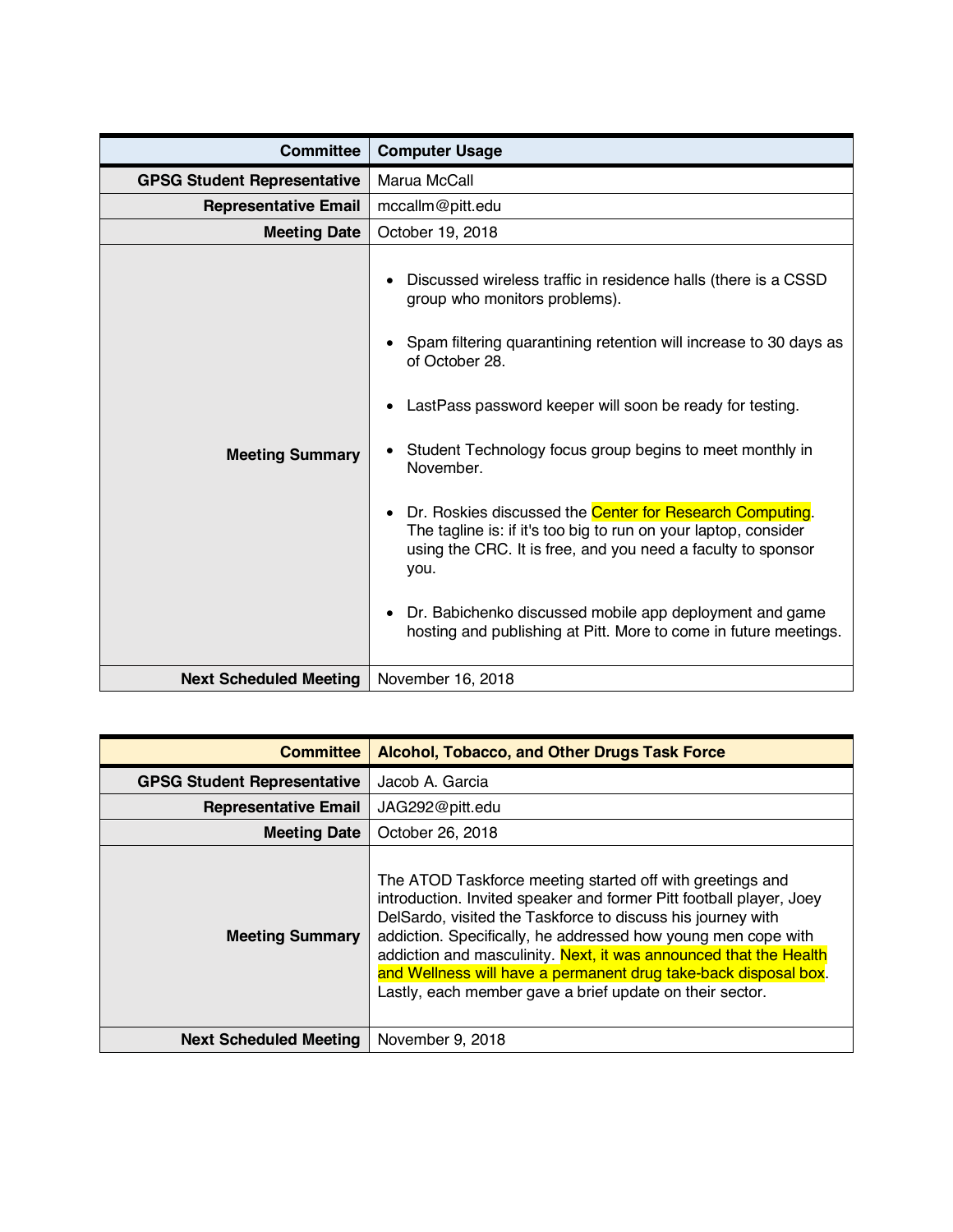| <b>GPSG Student Representative</b><br><b>Beverly Conrique</b><br><b>Representative Email</b><br>bconrique@pitt.edu<br><b>Meeting Date</b><br>October 26, 2018<br>First we discussed research compliance and meeting common rule<br>from institutional review board to protect human subjects, including<br>consent, exempt review, committee review, etc. to ensure<br>researchers in compliance with research ethics as science<br>changes. George Huber and his associates have been working on<br>an annual report addressing these issues in their annual report.<br><b>Second, we talked about National Science Foundation (NSF)</b><br>funding re: change in the regulatory apparatus at NSF which<br>requires institutions to report to NSF to report for individuals who<br>are PIs any institutional findings or actions associated with<br>harassment (as it relates to the broader Title IX language) and                                                                                                                                                                                                                                                                                                                                                                                                                                                                                                                                                                  | <b>Committee</b> | <b>Senate Research Committee</b> |
|---------------------------------------------------------------------------------------------------------------------------------------------------------------------------------------------------------------------------------------------------------------------------------------------------------------------------------------------------------------------------------------------------------------------------------------------------------------------------------------------------------------------------------------------------------------------------------------------------------------------------------------------------------------------------------------------------------------------------------------------------------------------------------------------------------------------------------------------------------------------------------------------------------------------------------------------------------------------------------------------------------------------------------------------------------------------------------------------------------------------------------------------------------------------------------------------------------------------------------------------------------------------------------------------------------------------------------------------------------------------------------------------------------------------------------------------------------------------------------------|------------------|----------------------------------|
|                                                                                                                                                                                                                                                                                                                                                                                                                                                                                                                                                                                                                                                                                                                                                                                                                                                                                                                                                                                                                                                                                                                                                                                                                                                                                                                                                                                                                                                                                       |                  |                                  |
|                                                                                                                                                                                                                                                                                                                                                                                                                                                                                                                                                                                                                                                                                                                                                                                                                                                                                                                                                                                                                                                                                                                                                                                                                                                                                                                                                                                                                                                                                       |                  |                                  |
|                                                                                                                                                                                                                                                                                                                                                                                                                                                                                                                                                                                                                                                                                                                                                                                                                                                                                                                                                                                                                                                                                                                                                                                                                                                                                                                                                                                                                                                                                       |                  |                                  |
| findings. Actions for how Title IX cases are managed and<br>investigated have gotten us into legal compliance through<br>centralization with this new NSF rule so that institutional reporters<br>can report accurate case information to NSF. Individuals who were<br>alleged to have done something and are under investigation are not<br>reported. Only individuals who have been found to have committed<br><b>Meeting Summary</b><br>something only are reported.<br>Policy at NSF moved forward this last Friday, Oct 19, but no insight<br>has been reached into how NSF will use any information pertaining<br>to this decision (i.e., will reported PI not receive funding, etc). Title<br>IX coordinator Katie Pope was in attendance and clarified that<br>decisions at NSF do not necessarily have to align with the<br>institution's decision (i.e., if someone is found guilty of having<br>harassed and Pitt puts someone on administrative leave, no known<br>impact of this at NSF). The thought of a centralized system that<br>documents all misconduct has been considered, and ways to<br>create it were discussed by comparing with other institutions to<br>explore how they go about this process.<br>Third, discussion on how policies are originated and how others<br>can propose a policy in a standardized framework so that<br>committees can receive those policies and work to implement them.<br>November 30, 2018<br><b>Next Scheduled Meeting</b> |                  |                                  |